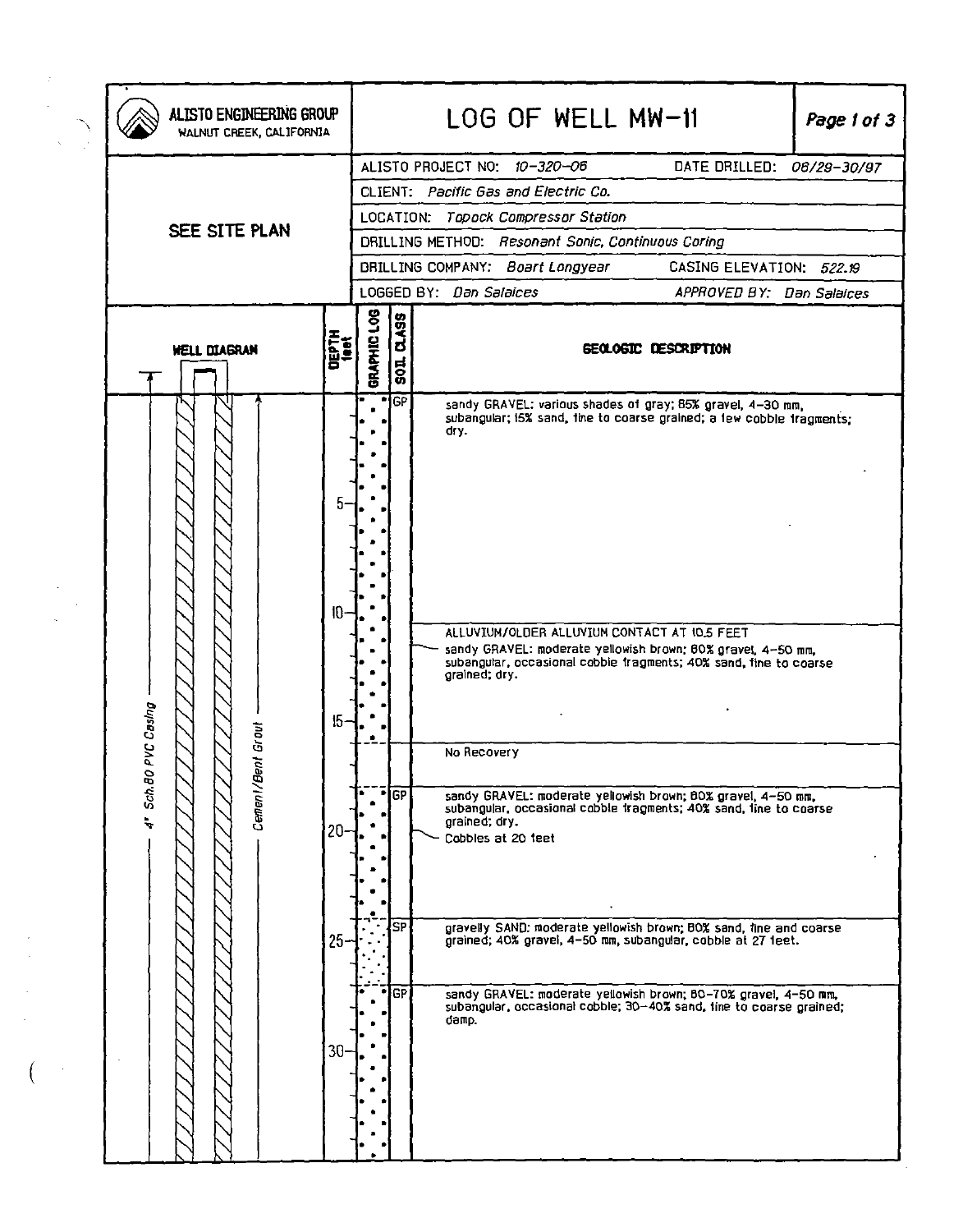| ALISTO ENGINEERING GROUP<br>WALNUT CREEK, CALIFORNIA |        | LOG OF WELL MW-11<br>Page 2 of 3                             |                                                                              |                                                                                                                                                  |  |  |  |  |  |
|------------------------------------------------------|--------|--------------------------------------------------------------|------------------------------------------------------------------------------|--------------------------------------------------------------------------------------------------------------------------------------------------|--|--|--|--|--|
|                                                      |        | ALISTO PROJECT NO: 10-320-06<br>DATE DRILLED:<br>06/29-30/97 |                                                                              |                                                                                                                                                  |  |  |  |  |  |
|                                                      |        | CLIENT: Pacific Gas and Electric Co.                         |                                                                              |                                                                                                                                                  |  |  |  |  |  |
| SEE SITE PLAN                                        |        | LOCATION: Topock Compressor Station                          |                                                                              |                                                                                                                                                  |  |  |  |  |  |
|                                                      |        | DRILLING METHOD: Resonant Sonic, Continuous Coring           |                                                                              |                                                                                                                                                  |  |  |  |  |  |
|                                                      |        |                                                              | CASING ELEVATION: 522.19<br>DRILLING COMPANY: Boart Longyear                 |                                                                                                                                                  |  |  |  |  |  |
|                                                      |        |                                                              | LOGGED BY: Dan Salaices<br>APPROVED BY: Dan Salaices                         |                                                                                                                                                  |  |  |  |  |  |
| <b>DEPTH</b><br><b>WELL DIAGRAM</b>                  |        |                                                              | GRAPHIC LOG<br><b>DLASS</b><br><b>GEOLOGIC DESCRIPTION</b><br>$\overline{5}$ |                                                                                                                                                  |  |  |  |  |  |
|                                                      | 40     | ۰                                                            | <b>GP</b>                                                                    | at 38.5' dark yellowish brown; 80% gravel, 4-40 mm; 40% sand, mostly<br>fine grained.                                                            |  |  |  |  |  |
|                                                      |        |                                                              | SP                                                                           | gravelly SAND: dark yellowish brown; 80% sand, tine to coarse grained;<br>40% gravel, 4-30 mm, subangular, occasional cobble; moist,             |  |  |  |  |  |
| Cement/Bent Grout                                    | $45 -$ |                                                              | GP                                                                           | sandy GRAVEL: dark yellowish brown; 80% gravel, 4-40 mm, subangular,<br>occasional cobbles; 40% sand, tine to coarse grained.                    |  |  |  |  |  |
| 4" Sch.80 PVC Casing                                 | $50-$  |                                                              |                                                                              |                                                                                                                                                  |  |  |  |  |  |
| Bentonile *                                          | $55-$  |                                                              |                                                                              |                                                                                                                                                  |  |  |  |  |  |
|                                                      | 60·    |                                                              | $\overline{\mathsf{SP}}$                                                     | gravelly SAND: dark yellowish brown; 80-70% sand, fine to coarse<br>grained; 30-40% gravel, 4-20 mm, subrounded; appears wet at 83 feet.         |  |  |  |  |  |
| Lonestar #3 Seffa                                    | 65.    |                                                              | SC                                                                           | gravelly clayey SAND: dark yellowish brown; BOX sand, tine to coarse<br>grained; 20% gravet, subrounded, 4-20mm; 20% tines, low plasticity; wet. |  |  |  |  |  |
|                                                      |        |                                                              | GC                                                                           | See next page                                                                                                                                    |  |  |  |  |  |

 $\ddot{\phantom{a}}$ 

 $\bar{z}$ 

 $\mathbf{r}$